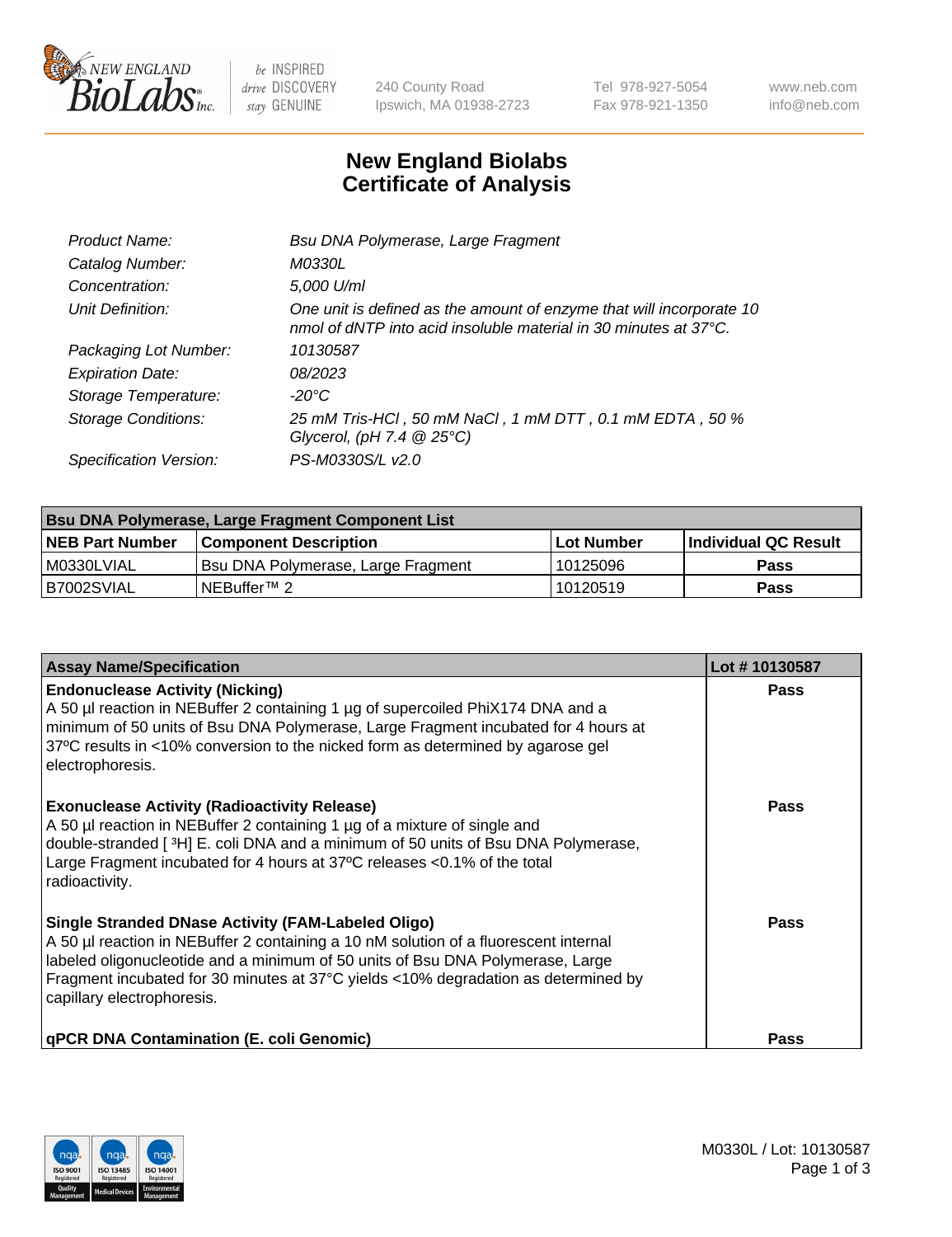

be INSPIRED drive DISCOVERY stay GENUINE

240 County Road Ipswich, MA 01938-2723 Tel 978-927-5054 Fax 978-921-1350

www.neb.com info@neb.com

| <b>Assay Name/Specification</b>                                                                                                                                                                                                                                                                                                                                                                 | Lot #10130587 |
|-------------------------------------------------------------------------------------------------------------------------------------------------------------------------------------------------------------------------------------------------------------------------------------------------------------------------------------------------------------------------------------------------|---------------|
| A minimum of 5 units of Bsu DNA Polymerase, Large Fragment is screened for the<br>presence of E. coli genomic DNA using SYBR® Green qPCR with primers specific for the<br>E. coli 16S rRNA locus. Results are quantified using a standard curve generated from<br>purified E. coli genomic DNA. The measured level of E. coli genomic DNA<br>contamination is $\leq 1$ E. coli genome.          |               |
| <b>RNase Activity (Extended Digestion)</b><br>A 10 µl reaction in NEBuffer 4 containing 40 ng of a 300 base single-stranded RNA<br>and a minimum of 1 µl of Bsu DNA Polymerase, Large Fragment is incubated at 37°C.<br>After incubation for 16 hours, >90% of the substrate RNA remains intact as<br>determined by gel electrophoresis using fluorescent detection.                            | Pass          |
| <b>Phosphatase Activity (pNPP)</b><br>A 200 µl reaction in 1M Diethanolamine, pH 9.8, 0.5 mM MgCl2 containing 2.5 mM<br>p-Nitrophenyl Phosphate (pNPP) and a minimum of 100 units Bsu DNA Polymerase, Large<br>Fragment incubated for 4 hours at 37°C yields <0.0001 unit of alkaline phosphatase<br>activity as determined by spectrophotometric analysis.                                     | Pass          |
| <b>Protein Purity Assay (SDS-PAGE)</b><br>Bsu DNA Polymerase, Large Fragment is ≥ 97% pure as determined by SDS-PAGE analysis<br>using Coomassie Blue detection.                                                                                                                                                                                                                                | Pass          |
| <b>Non-Specific DNase Activity (16 Hour)</b><br>A 50 µl reaction in NEBuffer 2 containing 1 µg of T3 or T7 DNA in addition to a<br>reaction containing Lambda-HindIII DNA and a minimum of 5 units of Bsu DNA<br>Polymerase, Large Fragment incubated for 16 hours at 37°C results in a DNA pattern<br>free of detectable nuclease degradation as determined by agarose gel<br>electrophoresis. | Pass          |

This product has been tested and shown to be in compliance with all specifications.

One or more products referenced in this document may be covered by a 3rd-party trademark. Please visit <www.neb.com/trademarks>for additional information.